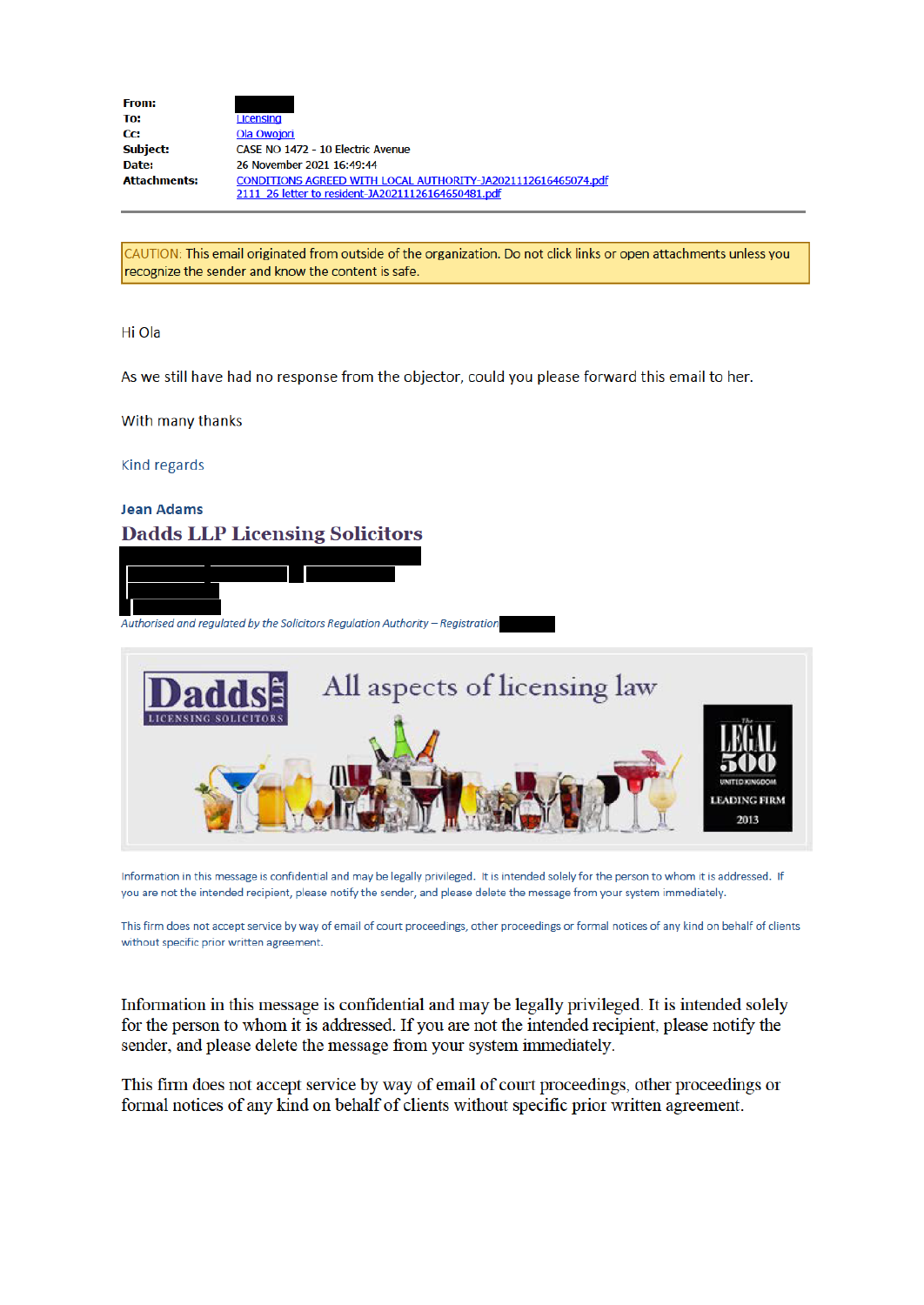

Karin Christiansen Address withheld

Our Ref: dd/ia/DEG001-1-0 1472

 $26<sup>th</sup>$  November 2021

Dear Karin Christiansen

## Re: 10 Electric Avenue, London, SW9 8JX - Premises Licence application obiection.

As way of introduction, we write to you as we are solicitors acting on our client that has applied for a premises licence at the above address. We understand you have made an objection to the application and we are contacting you regarding this matter.

The reason we write is that the last date for representations has passed and yours is the only representation received. There is a hearing arranged for Tuesday with the licensing subcommittee. The responsible authorities; ie Police, Environmental Health, Licensing Officers, Fire Officers etc. who are the main source of advice on crime and disorder, public nuisance and safety relating to licensed premises, are content with the premises and its operating schedule and hours as applied for and have made no representations and raise no concerns.

The licensing authority asked if we could contact you and come to an agreement and we wondered if you might give us the opportunity to advise that additional conditions have been offered by the applicant with a view to you withdrawing your representation. Your concerns are taken seriously by our client, and to this end, he has removed recorded music from the application and has agreed 30 conditions to promote the licensing objectives at his premises. He has asked the licensing authority to advise you of his actions and also to answer any questions you may have. The licensing authority say that they have contacted you but had no response.

We have enclosed the additional operating schedule attached to the application, and ask that vou consider that on the basis that he has put restrictions on his licence to allay your concerns, you would consider withdrawing your objection

Please contact our office by telephone on and speak to Jean Adams or email to arrange a meeting or just to have a conversation with us and/or the applicant and we will gladly arrange this with you.

Yours sincerely

Dadde

**Dadds LLP** 



**Dadds Solicitors**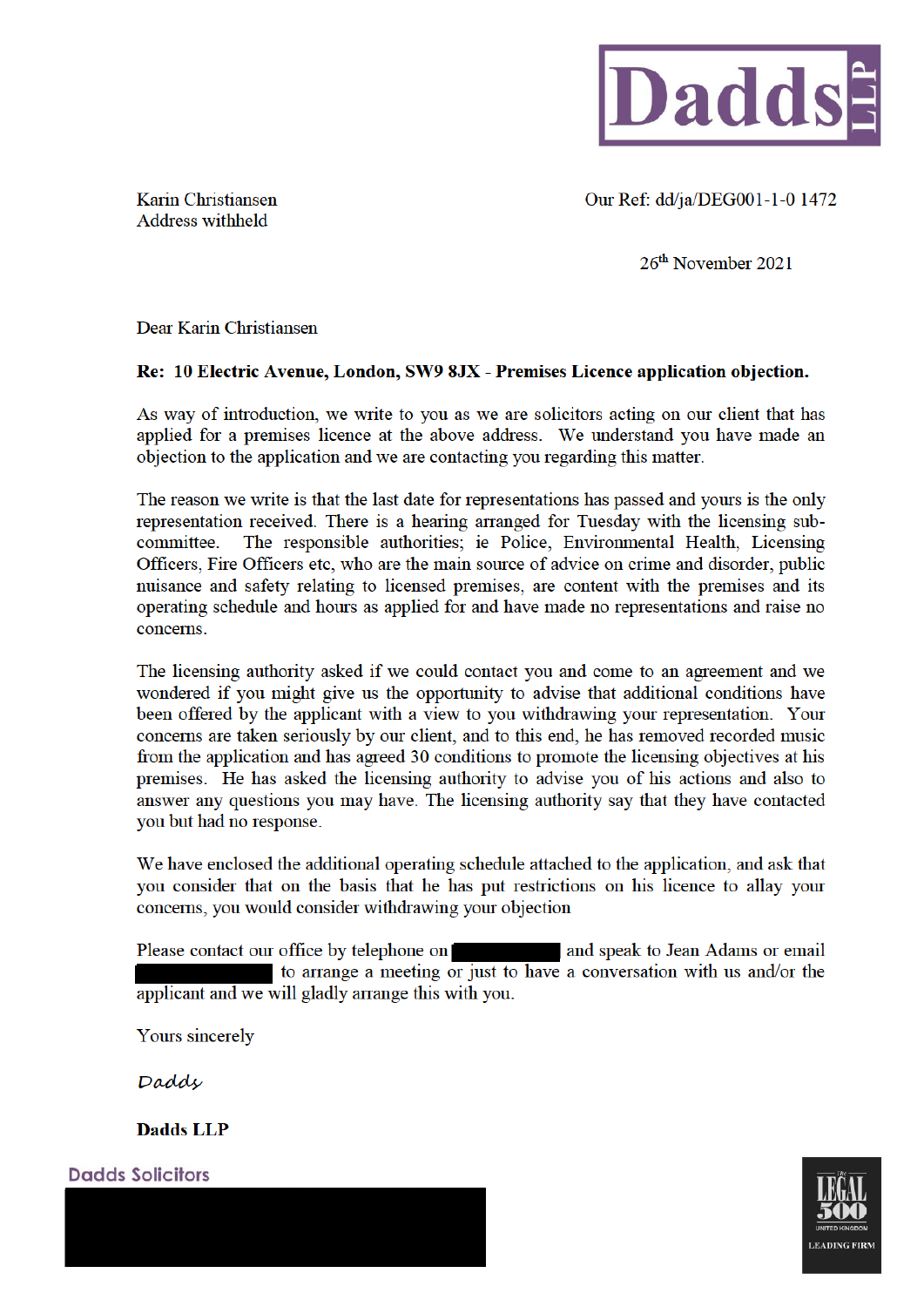## **Conditions agreed with the Licensing Authority**

- 1. All staff members engaged, or to be engaged, in selling alcohol on the premises shall receive full training pertinent to the Licensing Act, specifically in regard to age-restricted sales, and the refusal of sales to persons believed to be under the influence of alcohol or drugs. This shall take place every 12 months.
- 2. All such training is to be fully documented and signed by not only the employee but the person delivering the training. Training records shall be kept at the premises and made available upon request to either Police Officers or an authorised officer of Lambeth Council.
- 3. A Challenge 25 proof of age scheme shall be operated at the premises where the only acceptable forms of identification are recognised photographic identification cards, such as a driving licence, passport or proof of age card with the PASS Hologram.
- 4. Signage advertising the aforementioned proof of age scheme shall be prominently displayed throughout the premises with a particular emphasis on the alcohol display area and service area.
- 5. The premises shall install and maintain a comprehensive CCTV system. All entry and exit points must be covered enabling frontal identification of every person entering in a light condition. The CCTV system shall continually record whilst the premises are open. All recordings shall be stored for a minimum period of 31 days with date and time stamping. Viewing of recordings shall be made available immediately upon the request of Police or authorised officer of Lambeth Council
- 6. A staff member from the premises who is conversant with the operation of the CCTV system shall be in the premises at all times when the premises is open. This staff member must be able to provide a Police or authorised council officer copies of recent CCTV images or data with the absolute minimum of delay when requested and within a maximum of 24 hours of the initial request.
- 7. Subject to Data Protection guidance and legislation, the management of the premises will ensure that key staff are fully trained in the operation of the CCTV, and will be able to download selected footage onto a disk/USB Stick for the Police or authorised officers of the Local Authority or UK Border Agency without difficulty, delay or charge.
- 8. Any CCTV breakdown or system failure will be notified to the Police and Local Authority immediately & remedied as soon as practicable. Repair records / invoices shall be kept on site for at least 12 months and be readily available to be viewed by all authorised persons upon request.
- 9. All CCTV electrical and data storage equipment shall be connected via a surge protected extension lead/cable.
- 10. Notices shall be prominently displayed within the premises stating that CCTV is in operation
- 11. An incident log shall be kept at the premises and retained for a period of 12 months and made available on request to an authorised officer of Lambeth Council or the Police. It must be completed within 24 hours of the incident and will record the following: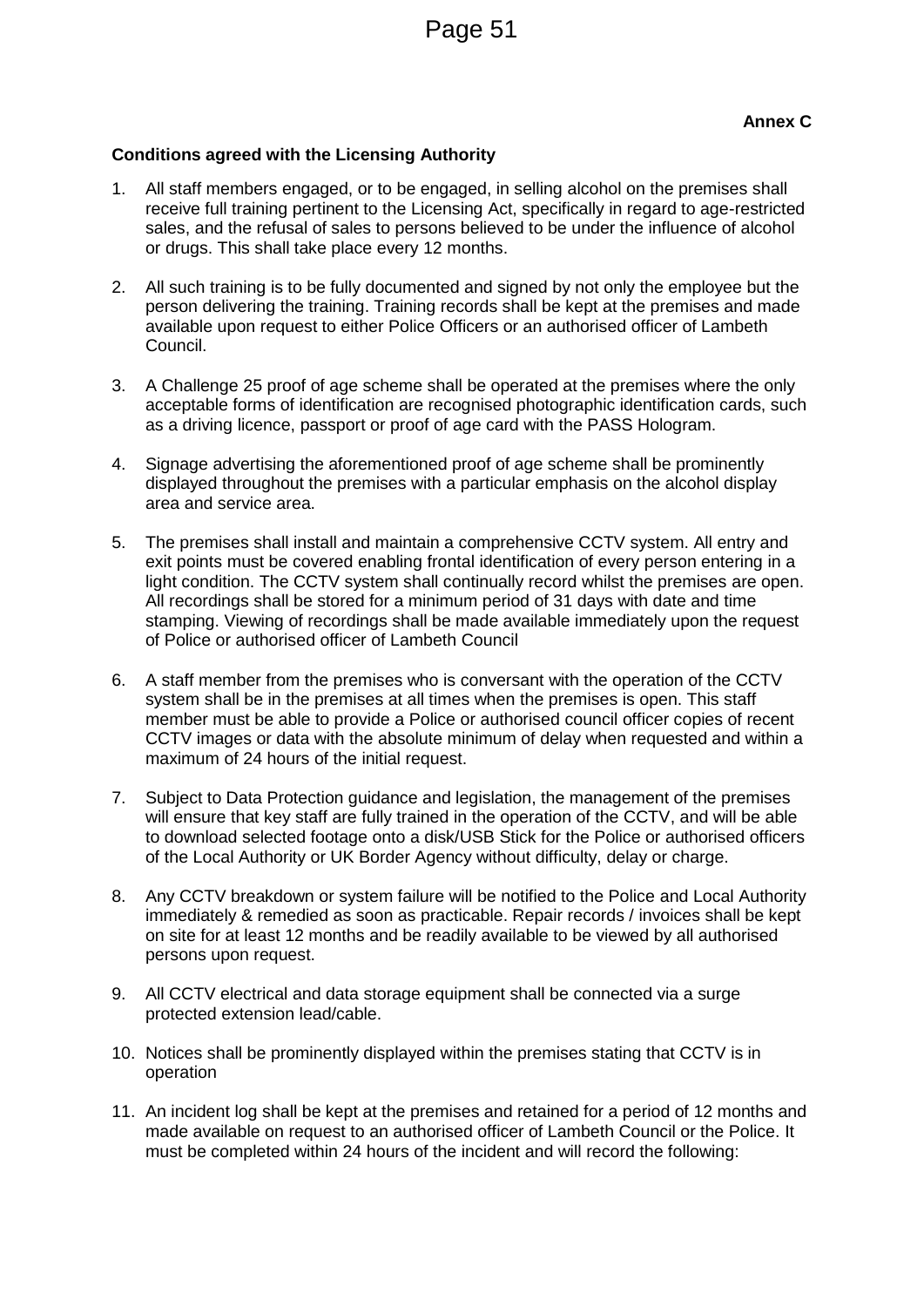Page 52

- a) all crimes reported to the venue
- b) all ejections of patrons
- c) any complaints received
- d) any incidents of disorder
- e) any refusal of the sale of alcohol and the name of the member of staff who refused the sale
- f) any visit by a relevant authority or emergency service.

AC

- 12. All sales of alcohol for consumption off the premises must be in sealed containers only and shall not be consumed on the premises. (Sealed containers meaning manufacturers sealing of the vessel).
- 13. Sale of alcohol for consumption off the premises shall be ordered as part of a meal to be delivered to a customer's home or office address and ancillary to that meal.
- 14. Patrons temporarily leaving the premises to smoke shall not be more than 6 and not permitted to take alcohol with them from 22:00 hours on Sunday to Thursday and 23:00 hours on Friday and Saturday.
- 15. The supply of alcohol shall be by waiter or waitress service only.
- 16. Patrons shall be requested not to loiter outside the premises and to leave the premises quietly. Notices to this effect must be prominently displayed at the entrances of the premises.
- 17. All children under the age of 18 shall be accompanied by a responsible adult at all times whilst on the premises after 21:00.
- 18. All staff member should be checked to ensure they have the right to work in the UK. These checks should be made available upon requests to all responsible authorities. All associated 'entitlement to work' documents:
	- a) must be logged and kept on the premises for the duration of the employment; and
	- b) must be retained for a minimum of 12 months after employment has ceased.
- 19. Any person entering the premises who appears to be under the influence of alcohol or drugs shall in the interests of other members of the public using the premises be requested to leave the premises.
- 20. The maximum number of persons accommodated at the premises (excluding staff) shall not exceed 36 persons.
- 21. No deliveries to the premises shall take place between (22.00) and (08.00) on the following day.
- 22. Except for customers seated at the bar, the supply of alcohol on the premises shall only be to a person seated taking a table meal there and for consumption by such a person as ancillary to their meal.
- 23. Customers seated and permitted to drink at the bar shall not be more than 4 at any one time.
- 24. All tables and chairs within the premises to remain in-situ at all times the premises is open to the public